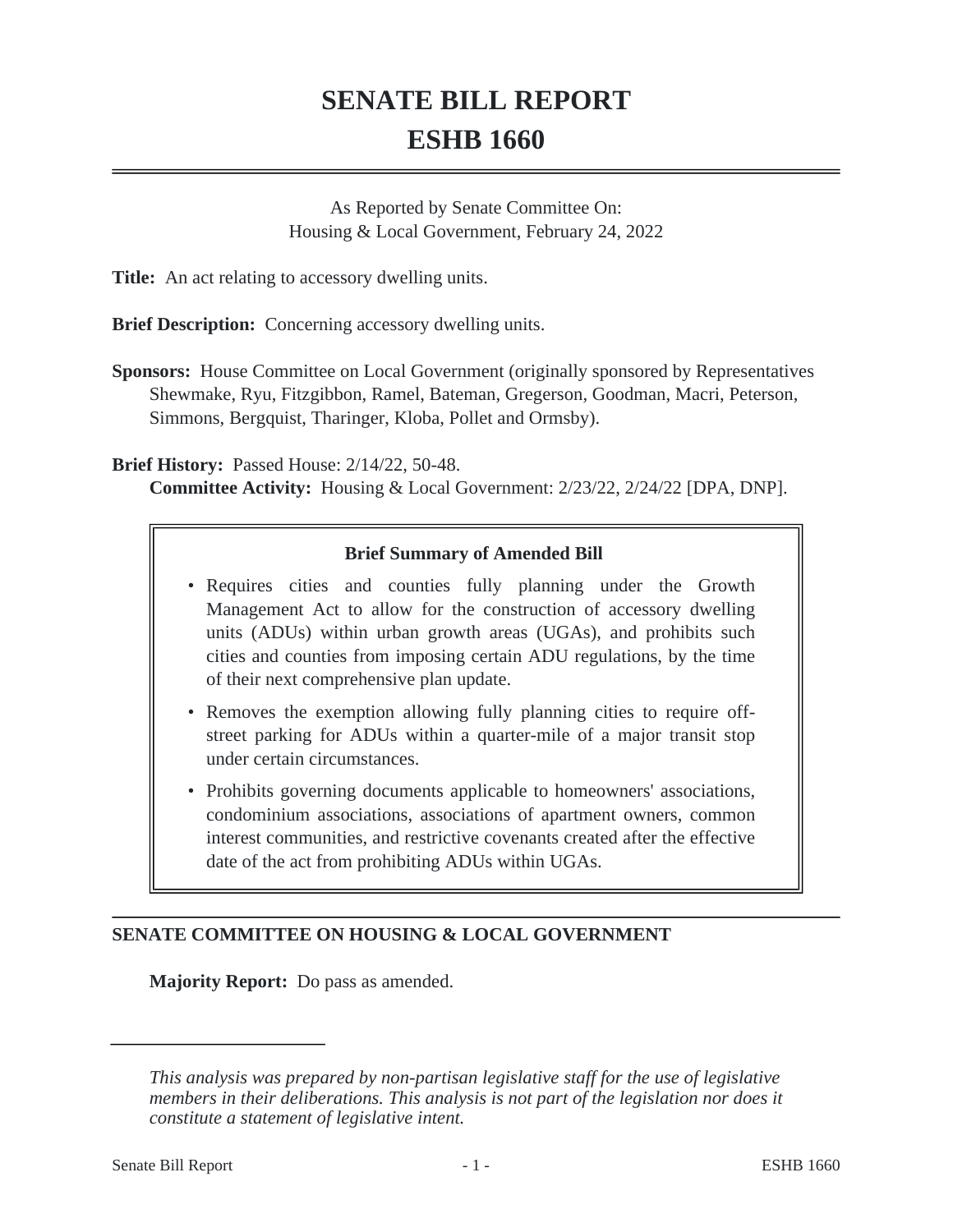Signed by Senators Kuderer, Chair; Das, Vice Chair; Cleveland, Lovelett, Salomon and Trudeau.

# **Minority Report:** Do not pass.

Signed by Senators Fortunato, Ranking Member; Gildon, Assistant Ranking Member; Sefzik, Warnick and Wilson, J.

**Staff:** Brandon Popovac (786-7465)

**Background:** Growth Management Act. The Growth Management Act (GMA) is the comprehensive land-use planning framework for counties and cities in Washington. The GMA establishes land-use designation and environmental protection requirements for all Washington counties and cities. The GMA also establishes a significantly wider array of planning duties for 28 counties, and the cities within those counties, that are obligated to satisfy all planning requirements of the GMA. These jurisdictions are sometimes said to be fully planning under the GMA.

Counties that fully plan under the GMA must designate urban growth areas (UGAs), within which urban growth must be encouraged and outside of which growth may occur only if it is not urban in nature. Each city in a county must be included in an urban growth area. Planning jurisdictions must include within their UGAs sufficient areas and densities to accommodate projected urban growth for the succeeding 20-year period.

The GMA also directs fully planning jurisdictions to adopt internally consistent comprehensive land use plans. Comprehensive plans are implemented through locally adopted development regulations, and both the plans and the local regulations are subject to review and revision requirements prescribed in the GMA. Comprehensive plans must be reviewed and, if necessary, revised every eight years to ensure that it complies with the GMA. When developing their comprehensive plans, counties and cities must consider various goals set forth in statute.

Each comprehensive plan must include a plan, scheme, or design for certain enumerated elements, including a mandatory housing element. The housing element must ensure the vitality and character of established residential neighborhoods and among other requirements consider the role of accessory dwelling units in meeting housing needs.

Accessory Dwelling Units. Any county fully planning under the GMA, city with a population of over 20,000, or county with a population of over 125,000 must have accessory dwelling unit (ADU) provisions incorporated in their development regulations, zoning regulations, or official controls. These provisions must be consistent with a 1993 report from the Department of Community, Trade, and Economic Development that provided recommendations to encourage the development and placement of ADUs in areas zoned for single-family residential use. However, local communities have some flexibility to adapt these recommendations to local needs and preferences.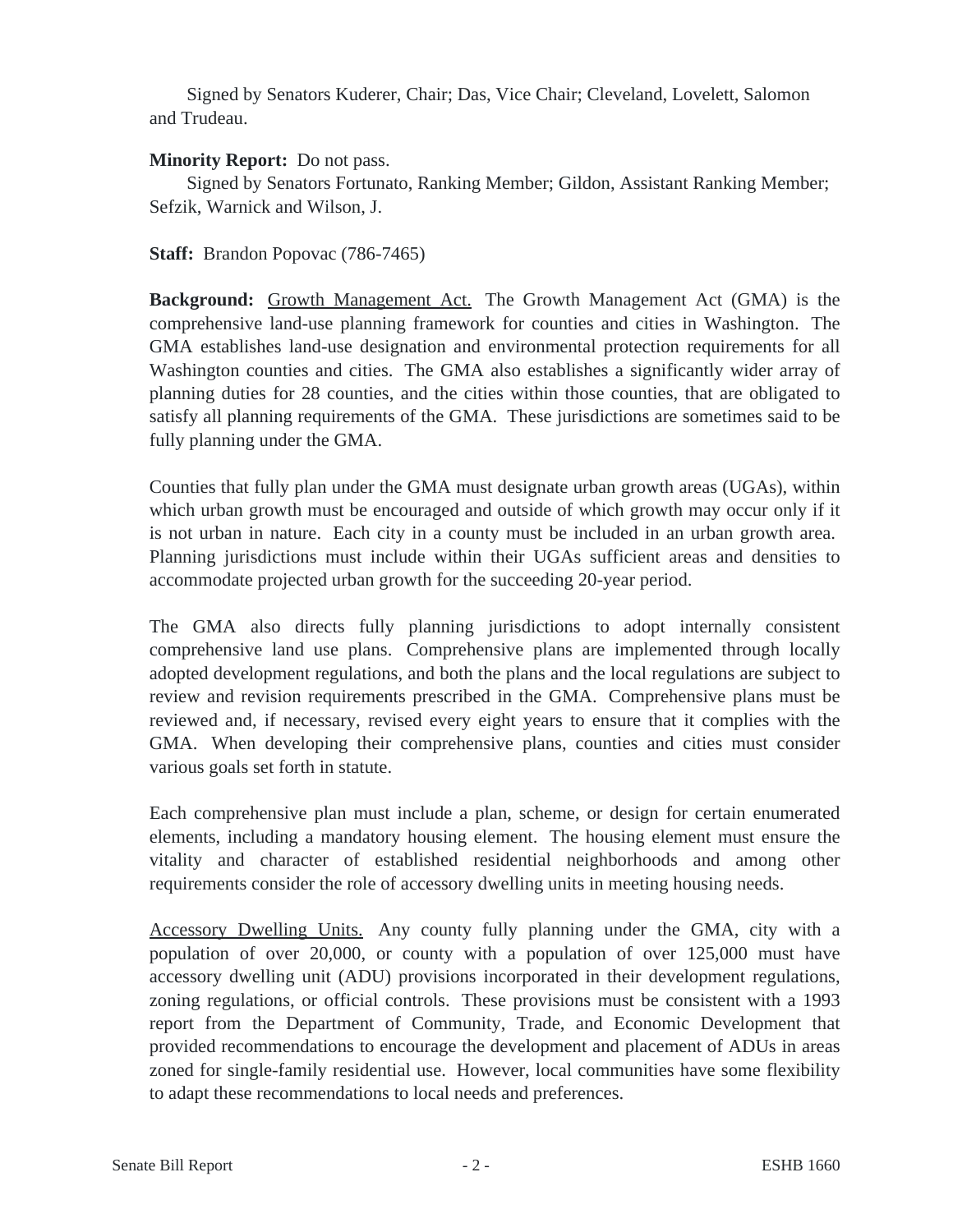As of July 1, 2021, fully planning cities under the GMA may not require the provision of off-street parking for ADUs within a quarter mile of a major transit stop, such as a high capacity transportation system stop, a rail stop, or certain bus stops, unless the city determines that on-street parking is infeasible for the ADU.

An ADU is a residential living unit providing independent living facilities and permanent provisions for sleeping, cooking, sanitation, and living on the same lot as a single-family home, duplex, triplex, townhome, or other housing unit. A short-term rental is a lodging use, outside of a hotel, motel, or bed and breakfast, in which a room is offered for a fee for fewer than 30 consecutive nights.

**Summary of Amended Bill:** Cities and counties fully planning under the GMA must allow for the construction of ADUs within UGAs. When regulating ADUs, such cities and counties may not:

- impose a maximum floor area limit on an ADU that is less than:
	- 850 square feet on a lot with square footage of less than 4500 square feet; or
	- 1350 square feet combined between an attached and detached ADU on a lot over 4500 square feet, except that an attached ADU may be limited to half of the size of the principal unit, and any public health, safety, building code, and environmental permitting requirements applicable to the principal unit residence may also apply to the ADU;
- impose any impact fee imposed on the construction or development of an ADU that is greater than 50 percent of the fee that would be imposed on a principal unit of a similar size;
- impose a limit on ADUs that would allow fewer than one attached and one detached ADU on a lot over 4500 square feet in a residential zone, unless the lot is otherwise zoned for at least three dwelling units;
- impose a prohibition on the sale of a condominium unit independently of a principal unit based solely on the condominium unit initially being built as an ADU, as long as the condominium unit has independent utilities;
- impose any owner-occupancy requirements on a lot containing an ADU, unless:
	- an ADU on the lot is offered or used for short-term rental; or
	- the owner of the ADU accepts an offer from the city or county to reduce or waive costs or fees that would otherwise have been imposed on the construction of the ADU, and the city or county has a general program to reduce or waive fees and costs associated with ADU construction, with a specific additional waiver for ADUs offered at or below 80 percent of area median income; and
- require the provision of off-street parking for an ADU within 0.25 miles of a major transit stop.

Fully planning cities and counties must comply with these new ADU requirements by the time of their next comprehensive plan update after July 1, 2021. Such new requirements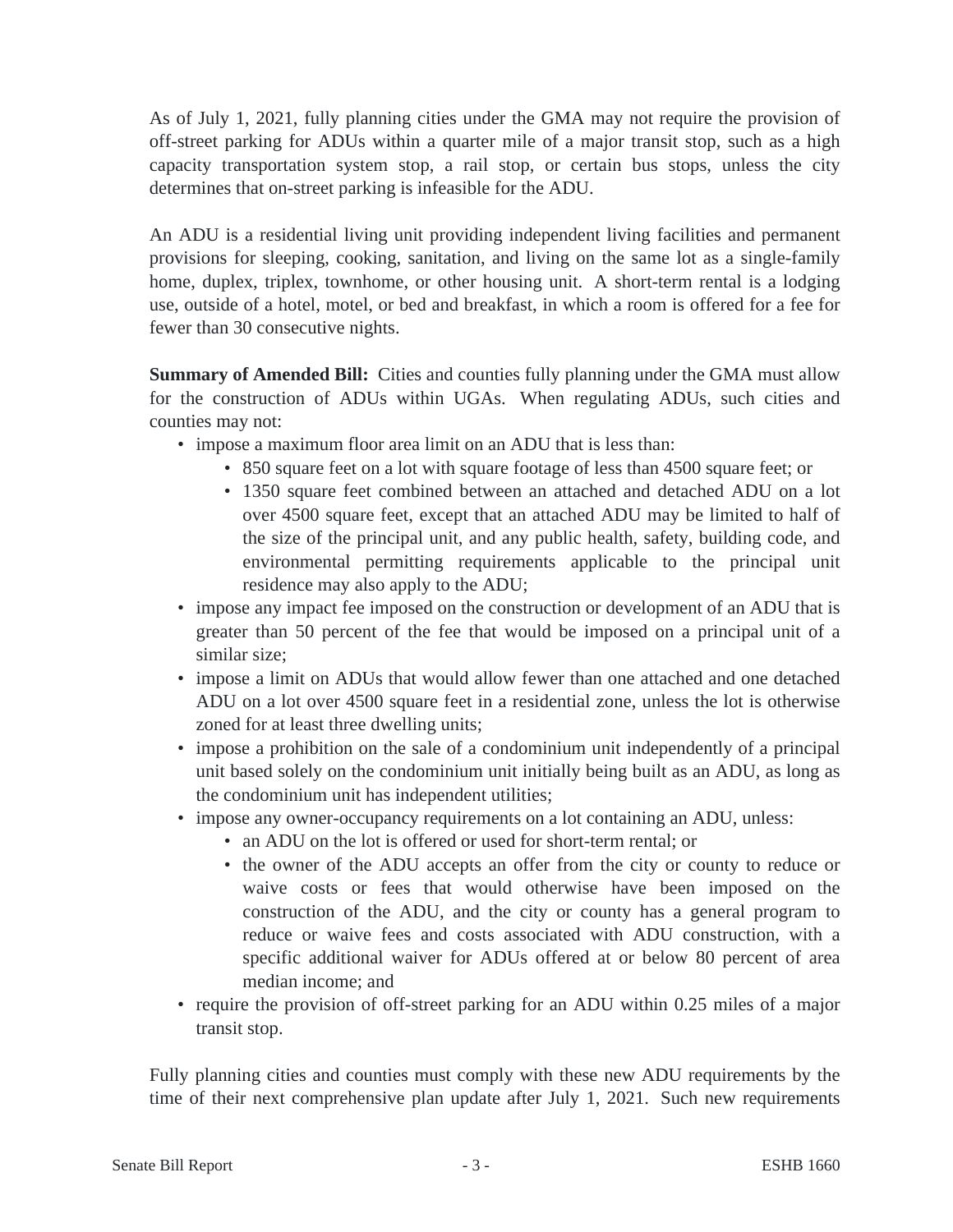apply and take effect, and any contrary development regulations are preempted and superseded, after this deadline. Cities and counties may otherwise apply generally applicable development regulations to ADU construction.

Governing documents of homeowners' associations, condominium associations, associations of apartment owners, and common interest communities created after the effective date of the act may not prohibit the construction, development, or use of an ADU within a UGA. A restrictive covenant or deed restriction applicable to real property within a UGA created after the effective date of the act may not prevent the construction, development, or use of an ADU in a UGA.

A city or county that issues a permit for the construction of an ADU may not be held civilly liable on the basis that the construction would violate the declarations or governing documents of a homeowners' association, condominium association, association of apartment owners, or common interest community, or violate a restrictive covenant or deed restriction.

# **EFFECT OF HOUSING & LOCAL GOVERNMENT COMMITTEE AMENDMENT(S):**

• Clarifies that a city or county issuing a permit for ADU construction may not be held liable if the construction would violate any existing restrictive covenant or deed restriction, or governing documents of a homeowners' association, condominium association, association of apartment owners, or common interest community.

# **Appropriation:** None.

**Fiscal Note:** Available. New fiscal note requested on February 17, 2022.

# **Creates Committee/Commission/Task Force that includes Legislative members:** No.

**Effective Date:** Ninety days after adjournment of session in which bill is passed.

**Staff Summary of Public Testimony on Engrossed Substitute House Bill:** *The committee recommended a different version of the bill than what was heard.* PRO: An equilibrium does not occur if cities create lots of jobs without any additional housing. ADUs are a gentle way of increasing housing density. The bill removes an owneroccupancy requirement and provides other bare minimums for cities and counties to implement. The bill allows for lot splitting through the sale or conveyance of a condominium unit originally built as an ADU. Allowing local control of ADU policies is not sustainable; more of a state solution is required. More middle housing is needed, especially in urban environments. The bill creates a new level of affordability in urban cities. ADUs help younger persons and older persons with different housing needs and incomes. ADUs offer one of the pieces needed to achieve housing diversity. ADUs are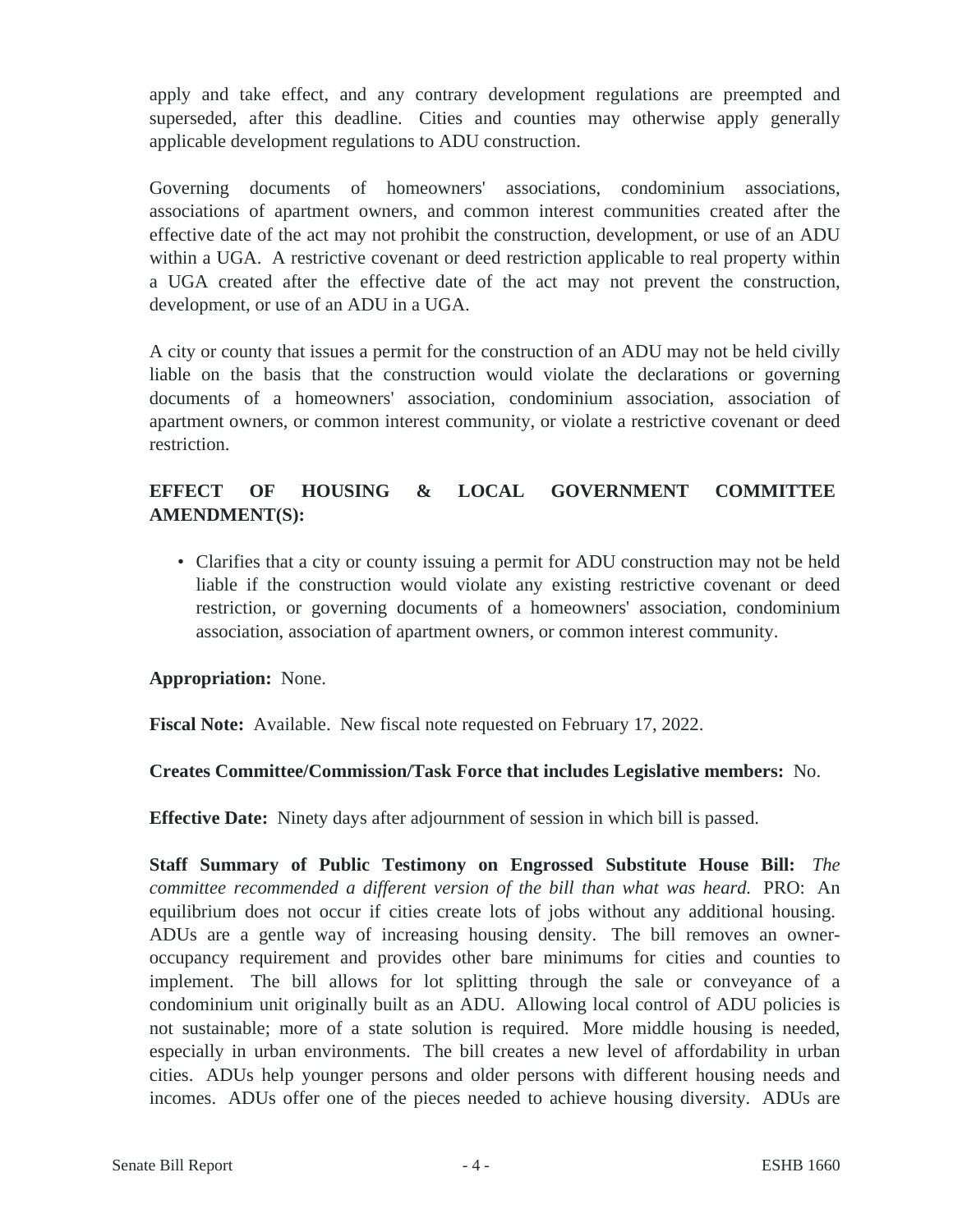especially needed for older adults, allowing them to downsize and adjust for family size and live in desired communities. ADUs create less expensive homes and better housing choices. Cities would retain some local control on parking, including other permitting requirements. ADU reform is needed because of indiscriminatory renter bans and complex design ordinances. Housing has an impact on the environment, and middle housing policies help. ADUs are often energy efficient with a smaller carbon footprint, provide more affordable options near where people work, and ease the pressure on the need to build farther out in rural and farming areas, specifically preventing sprawl and a reduction in tree canopy. ADUs provide housing options that are closer to desired schools and transportation. ADUs are one of the least impactful ways of increasing housing, with very few resident complaints when added within existing neighborhoods. It is the responsibility of the state Legislature to provide ADU regulations due to lack of local uniformity.

CON: Some cities already allow ADUs in a majority of residential areas, except when infeasible to do so. Allowing three units on one lot takes away and compromises existing infrastructure. Applicable ADU definitions would allow lots to have a duplex and additional ADUs, potentially creating up to four units on each lot. There are concerns over some provisions implementing new barriers, which are burdensome for cities who have undergone recent, robust ADU ordinance changes. The bill will result in significant unintended consequences. Waiving impact fees for ADUs is an unfunded mandate, as some cities would be required to back-fill revenue expected from waived impact fees. The bill ties the hands of cities to address housing and ADU needs. Cities with ADU ordinances cover 90 percent of the livable area in the state. The provision authorizing triple density on lots needs to be removed, and the provision authorizing cities to require off-street parking when on-street parking is infeasible needs to be restored. There are too many local implications with the required adjustments of maximum floor areas for ADUs. Stormwater control issues remain for larger associations, especially if tree canopy is reduced. The bill will likely result in large association assessment increases and reallocation of dues.

OTHER: The property owner is erroneously given carte blanche to accept an impact fee waiver under owner-occupancy requirement prohibition provisions. The provision allowing a tripling of density on large lots, which represents over 90 percent of all lots within certain jurisdictions, needs to be removed.

**Persons Testifying:** PRO: Representative Sharon Shewmake, Prime Sponsor; Ryan Donohue, Habitat for Humanity Seattle-King & Kittitas Counties; Cathy MacCaul, AARP Washington State; Jesse Piedfort, Sierra Club WA; william fenimore; Jennifer Gregerson; Cynthia Stewart, League of Women Voters of Washington; Bryce Yadon, Futurewise ; Breean Beggs, Spokane City Council President; Calvin Jones, Tech 4 Housing; Kate Macfarlane, Sightline Institute; Mark Dorsey, Weber Thompson/AIA Washington Council; Aliesha Ruiz, Master Builders Association of King and Snohomish Counties; Alice Lockhart, 350 Seattle.

CON: Mary Lou Pauly, Mayor, City of Issaquah; Carl Schroeder, Association of